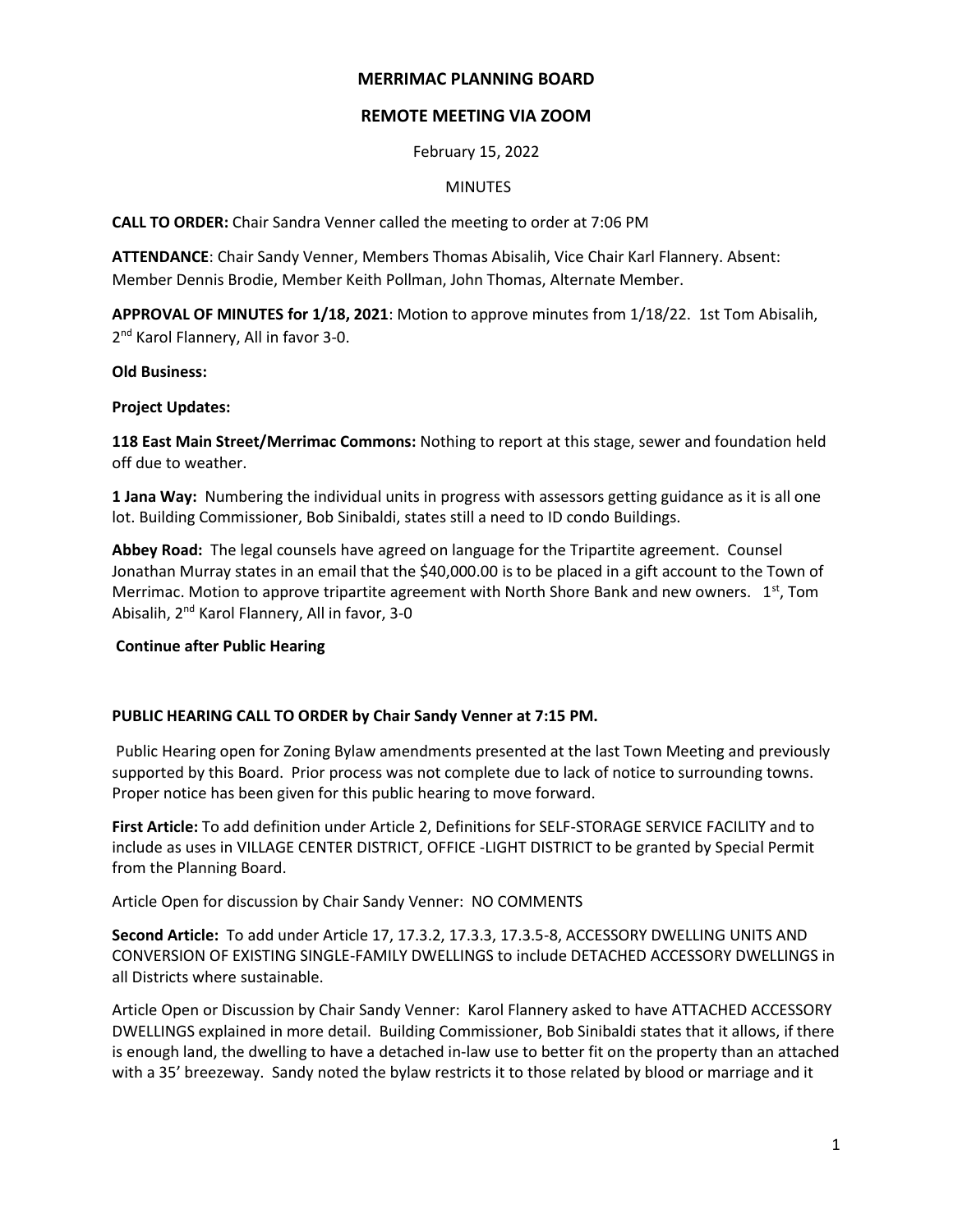doesn't transfer to new ownership. Each new owner to place on the deed so it does not become a rental.

**Third Article:** To include under Article 19, RURAL HIGHWAY DISTRICT, allowed uses of SINGLE-FAMILY DWELLINGS with associated small businesses, by Special Permit.

Article Open for Discussion by Chair Sandy Venner: no further discussion.

**Fourth Article:** To add under Article 6, 6.4.9.1, AGRICULTURAL RESIDENTIAL DISTRICT, allowed uses of AGRICULTURAL EMPLOYEE UNITS by Special Permit from the Zoning Board of Appeals.

Article Open for Discussion by Chair Sandy Venner: Board clarifies that the units will be maximum of 900 square feet. Only change to this article what was previously presented is the addition from the Board of Health in reference to inspections. Bob Sinibaldi states the set backs are the set-backs already in place. Question from citizen and abutter, Jennifer Este: What exactly is being requested? Bob Sinibaldi, the town is trying to solve an issue for businesses that need employees to stay on the premises. Este: Is there a limit to the number of inhabitants per unit? Bob Sinibaldi: Has to be a family, not multiple singles. Este: as an Abutter, this will change the nature of our road, it is supposed to be a private way. Sinibaldi: yes, but it is open to the public. Este: there will be a traffic increase. We're asking to consider the impact. Sinibaldi: The traffic will be less than if the land across the street was developed into multiple homes. Keeping farms alive will keep subdivisions from being built. No further comments.

**Motion for Board to hold an individual vote on each article to recommends articles be passed at Town Meeting:** 1<sup>st</sup> Karol Flannery, 2<sup>nd</sup> Tom Abisalih, All in favor 3-0

1. First article: **Motion to support Article (as listed Article 2 Self- Service Storage Facility**): 1st Karol Flannery, 2nd Tom Abisalih, All in favor 3-0

2. Second Article: **Motion for Planning Board to support Article (Article 8 Detached Accessory Dwellings).** 1<sup>st</sup> Tom Abisalih, 2<sup>nd</sup>, Karol Flannery, All in favor, 3-0

3. Third Article: **Motion to support Article (Article 17 Single-Family Dwellings Special Permit):** 1 st Tom Abisalih, 2nd Sandy Venner, Abstain Karol Flannery, All 2-0-1

4. Fourth Article**: Motion to support Article (Section 6.4, Employee Units):** 1 st Tom Abisalih, 2nd Sandy Venner, Abstain Karol Flannery. All 2-0-1

**MOTION TO CLOSE PUBLIC HEARING: 1st Tom Abisalih, 2<sup>nd</sup> Karol Flannery, All in favor 3-0** 

# **Continuance of OLD BUSINESS:**

**Abbey Road:** North Shore representative, Paul Crocchier, will forward \$40,000 to town of Merrimac as directed by the planning board. Check made out to Town of Merrimac Highway Paving Gift Account. 28 School Street Attention DPW department. MOTION to release Enterprise Bank, upon receipt of the \$40,000.00 Check, advised by KP Law, a signed release from the original agreement. There are multiple signatures needed and then a notary to witness and stamp.  $1^{st}$  Tom Abisalih, 2<sup>nd</sup> Karol Flannery, All in favor 3-0. Admin will coordinate signatures and Notary to complete by the end of the week.